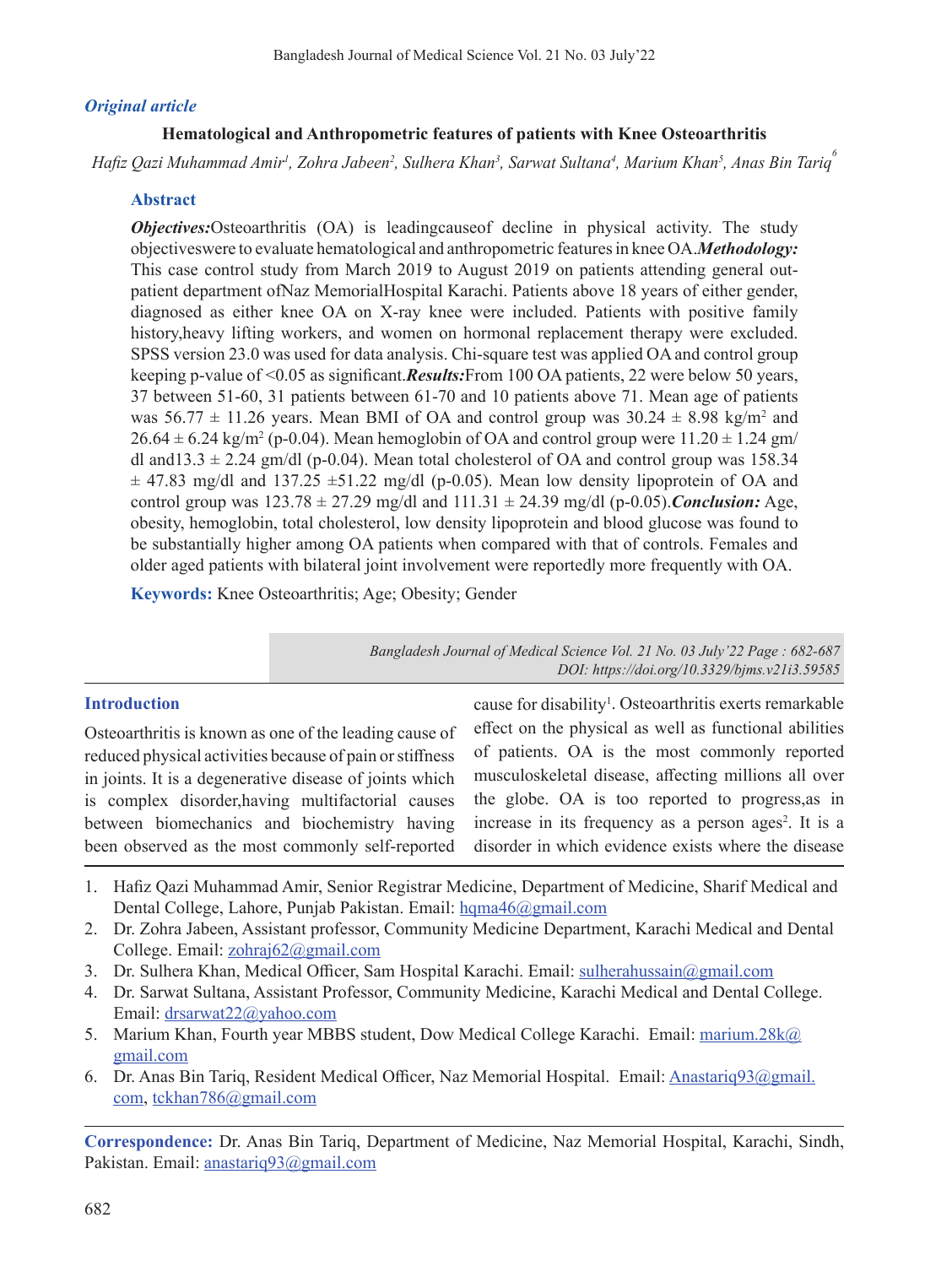is reported higher among females when compared with the frequencies observed in males<sup>3</sup>.

Prior to the age of 50 years, the incidence of OA in some researchers have been reported to be higher in males in comparison to females, however above the 50 years age mark, the prevalence dramatically changes to higher females being affected with OA as compared with males<sup>4</sup>. Another important but modifiable characteristic involved in OA development is obesity. Obesity is a well-known risk factor for OA<sup>5</sup> . National Institute of Health states that since more females than males are obese, having BMI of 30 kg/m<sup>2</sup> or higher, the chances for OA also rise among females more than in males. The frequency has almost doubled in last 10 to 15 years. Nonetheless, for some time it was thought that if the cause of overweight / obesity was the cause of OA or as a result of immobility and disability because of OA<sup>6</sup> .

Current researches have reported that being overweight / obese is a risk factor, leading to OA7 . Moreover, being overweight / obese has shown to increase risks for progression of OA. A study observed that females that lost a mean of 11 lbs. weight had 50 % less chances or risk for developing OA<sup>8</sup>. Another research reported substantial correlations in-between OA and obesity<sup>9</sup>. The prevalence of OA amongst rural Chinese population is around 13.5 % with obesity being a major modifiable risk factor for OA in addition to gender, age, occupation, dietary habits and cardiovascular disease status<sup>10</sup>. Studies have concluded that a sedentary lifestyle with obesity is a well-established risk factor for OA<sup>11</sup>. Nonetheless the evidence between physical activities and OA has remained inconclusive. Intervening development of obesity especially in early stages of adulthood might help in limiting magnitude of OA along with its prevalence, where disability is directly related to advancing age $12$ .

Other than obesity, an imbalance between the enzymes causing cartilage regeneration and degradation is also involved in OA pathogenesis $^{13}$ . Genetic predisposition and history of joint trauma or abnormal mechanical forces acting on the joint such as heavy lifting etc. can lead to  $OA<sup>14</sup>$ . Among Asians and Pacific residents, the most common rheumatic disorder reported is OA. In India and Bangladesh, the reported incidence of OA is 5.78 % and 10.2 % respectively15,16. Researches in Pakistan have reported higher prevalence of knee OA, i.e. 28 % in urban and 25  $\%$  in rural population<sup>17</sup>.

Several studies have been conducted regarding knee OA throughout the world but very few have been conducted in Pakistan. Searching local literature regarding OA has therefore remained scarce in exploring factors linked with OA. Therefore objectives of this research were to evaluate the hematological and anthropometric features of patients with knee OA.

## **Methodology**

This case control observational study was carried out using non-probability convenient sampling technique for a period of 6 months from March 2019 to August 2019. Patients attending the general out-patient department of Naz Memorial Hospital Karachi were included in the study after taking informed consent from patients selected via the inclusion criteria. Patients above 18 years of age of either gender, diagnosed as a case of either knee OA on X-ray knee of either joint or giving consent to participate in the study were included. Patients having a positive family history, mill workers, farmers, jack-hammer operators (heavy lifting workers), and women on hormonal replacement therapy and hemochromatosis patients were excluded from the study.

Main variables associated with OA included age, gender, obesity (using weight and height), hemoglobin, total leukocyte count, platelets, lipid profile, random blood glucose, joint involvement and severity of disease. Data was analyzed using SPSS 23.0v. For continuous variables like age, weight, height, BMI and hematological parameters, mean and standard deviation was reported while for categorical variables such as for gender, joint involvement and disease severity, frequency and percentages were recorded.

**Ethical clearance:** This research was approved by Ethical Review Committee of Naz Memorial Hospital, Karachi.

## **Results**

From the 100 OA patients in the study, 22 were below the age of 50 years, 37 patients were between 51-60 years of age while 31 patients were between 61 and 70 years and 10 patients were above 71 years of age [Figure I].

The mean age of patients was  $56.77 \pm 11.26$  years with mean weight of  $73.60 \pm 7.90$  kg and mean height of  $1.56 \pm 0.44$  m. The mean BMI of OA patients was  $30.24 \pm 8.98$  kg/m<sup>2</sup> while in the control group the mean BMI was significantly lower i.e.  $26.64 \pm 6.24$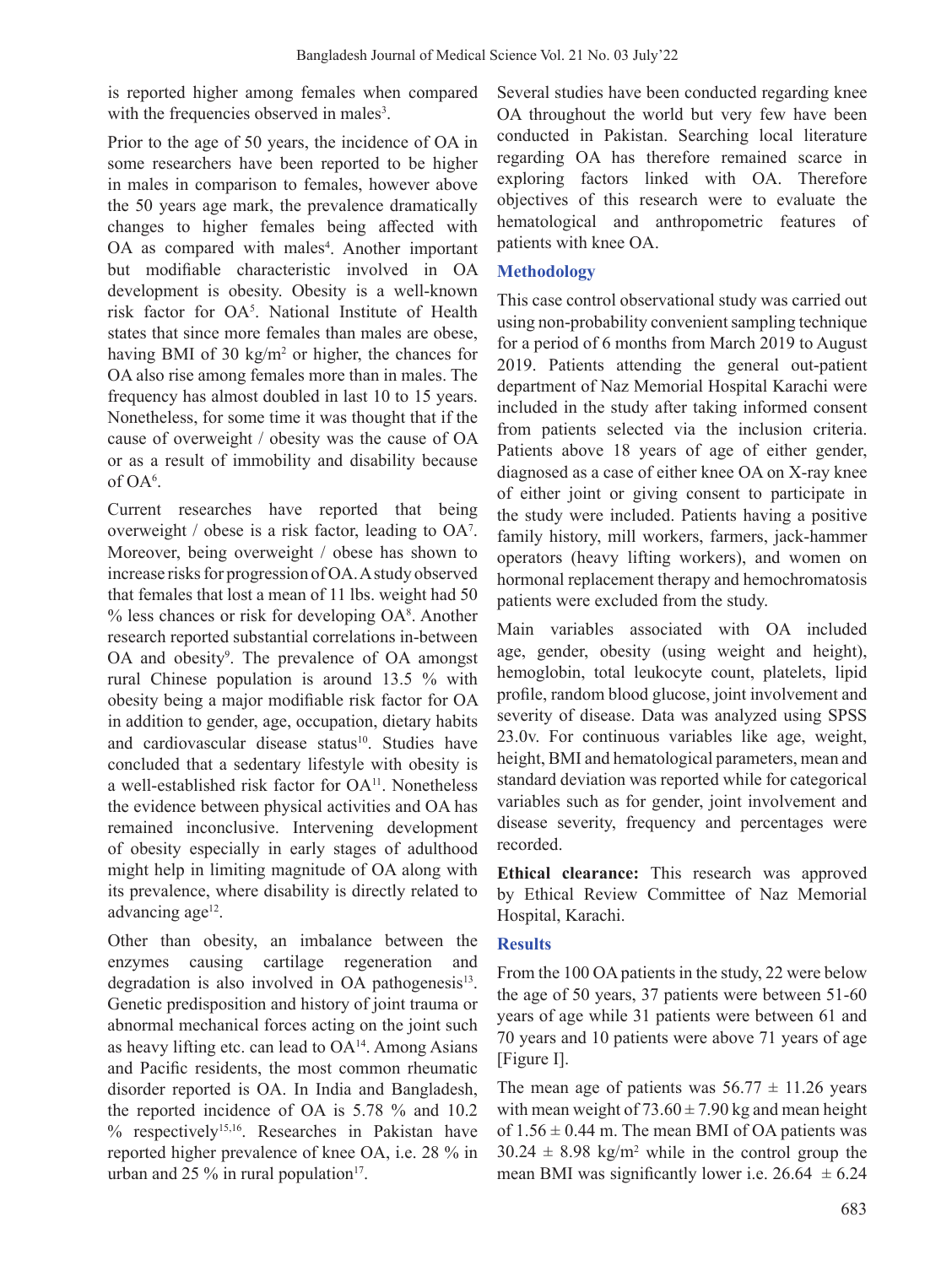$\text{kg/m}^2$  (p-0.04). The mean hemoglobin of OA patients was  $11.20 \pm 1.24$  gm/dl, mean total leukocyte count was  $8.27 \pm 3.12$  mm<sup>3</sup> and mean platelets was 254.62  $\pm$  82.51 mm<sup>3</sup>. Mean hemoglobin in control group was  $13.3 \pm 2.24$ gm/dl (p-0.04), mean total leukocyte count was  $7.9 \pm 4.91$  mm<sup>3</sup> (p-0.12) and mean platelets were  $250.54 \pm 86.65$  mm<sup>3</sup> (p-0.23). The mean total cholesterol of the OA patients was reported to be  $158.34 \pm 47.83$  mg/dl and  $137.25 \pm 51.22$  mg/dl in control group (p-0.05). Mean high density lipoprotein of the OA patients was found to be  $40.42 \pm 9.22$  mg/dl and  $40.94 \pm 8.34$  mg/dl in control group (p-0.76). The mean low density lipoprotein of OA patients reported was  $123.78 \pm 27.29$  mg/dl and  $111.31 \pm 24.39$  mg/dl in control group (p-0.05). The mean random blood glucose levels of OA patients were recorded to be  $137.19 \pm 53.18$  and  $121.46 \pm 51.17$  mg in the control group  $(p-0.05)$  [Table I].

**Table I:** Baseline demographics of osteoarthritis patients vs controls

| Variables                                | Osteoarthritis<br>group $(n=100)$<br>Mean $\pm$<br>Standard<br>Deviation | Control group<br>$(n=100)$<br>$Mean \pm Standard$<br>Deviation | p-value |
|------------------------------------------|--------------------------------------------------------------------------|----------------------------------------------------------------|---------|
| Age (years)                              | $56.77 \pm 11.26$                                                        | $48.43 \pm 9.67$                                               | 0.05    |
| BMI $\text{kg/m}^2$                      | $30.24 \pm 8.98$                                                         | $26.64 \pm 6.24$                                               | 0.03    |
| Hemoglobin gm/dl                         | $11.20 \pm 1.24$                                                         | $13.3 \pm 2.24$                                                | 0.04    |
| <b>Total Leukocyte</b><br>Count $mm3$    | $8.27 \pm 3.12$                                                          | $7.9 \pm 4.91$                                                 | 0.12    |
| Platelets mm <sup>3</sup>                | $254.62 \pm 82.51$                                                       | $250.54 \pm 86.65$                                             | 0.23    |
| Total Cholesterol<br>mg/dl               | $158.34 \pm 47.83$                                                       | $137.25 \pm 51.22$                                             | 0.05    |
| <b>High Density</b><br>Lipoprotein mg/dl | $40.42 \pm 9.22$                                                         | $40.94 \pm 8.34$                                               | 0.76    |
| Low Density<br>Lipoprotein mg/dl         | $123.78 \pm 27.29$                                                       | $111.31 \pm 24.39$                                             | 0.05    |
| Random Blood Sugar<br>mg/dl              | $137.19 \pm 53.18$                                                       | $121.46 \pm 51.17$                                             | 0.05    |

Among the total of 22 patients below 50 years, 07 % were males and 15 % females. In the 51-60 year age group, from total 37 patients, 14 % were males and 23 % females. Among 31 patients that were in the 61-70 years age group, 13 % were males while 18 % females. From the total of 10 patients above 71 years of age, 04 % were males while 06 % were females. 18 % of patients below the age of 50 years reported unilateral knee joint involvement in OA while 04 % were observed to have bilateral involvement. In the 51-60 years age group, 13 % patients had unilateral joint involvement while 24 % had bilateral joint involvement. 08 % patients that were between 61-70 years reported unilateral joint involvement while 23 % showed bilateral involvement. 01 % patient above 71 years had unilateral involvement while 09 % had bilateral knee joint involvement in OA. In patients below the age of 50 years, 04 % patients reported mild OA, 15 % moderate OA while 03 % severe OA. In the 51-60 years age group, 12 % had mild, 19 % had moderate while 06 % showed severe OA. In the 61-70 years age group, 07 % had mild, 13 % had moderate while 11 % showed severe OA. In the patients above 71 years of age, 02 % had mild, 03 % had moderate while 05 % reported severe OA [Table II].

**Table II:** Age wise distribution of patients having joint involvement and disease severity

| Variable             |                  | < 50<br>years<br>$n = 22$ | 51-60 years<br>$n=37$ | 61-70<br>years<br>$n=31$ | $>70$ years<br>$n=10$ |
|----------------------|------------------|---------------------------|-----------------------|--------------------------|-----------------------|
| Gender               | Male             | 07                        | 14                    | 13                       | 04                    |
|                      | Female           | 15                        | 23                    | 18                       | 06                    |
| Joint<br>involvement | Unilateral       | 18                        | 13                    | 08                       | 01                    |
|                      | <b>Bilateral</b> | 04                        | 24                    | 23                       | 09                    |
| Disease<br>severity  | Mild             | 04                        | 12                    | 07                       | 02                    |
|                      | Moderate         | 15                        | 19                    | 13                       | 03                    |
|                      | Severe           | 03                        | 06                    | 11                       | 05                    |

### **Discussion**

According to the results of the study, a significant difference between mean BMI and obesity was reported between OA patients and the control group (p-0.03). This showed that body weight and / or obesity tends to have a strong co-relation with OA. Similar results have also been published in other studies as well where a significant association between obesity i.e. increased BMI with OA was reported<sup>18</sup>. In our study, in addition to BMI, mean hemoglobin, total cholesterol, low density lipoprotein and random blood glucose were also reported to be significantly higher among OA patients, as compared with controls.

A study by Al-Afraj et al reported a significantly higher BMI among OA patients. The study added that OAof knee in general and generalized in females was associated with higher frequencies of obesity among the Saudis<sup>19</sup>. Widmyer et al in another study also found a strong relation between OA and obesity, regarding inflammation and biochemical variation in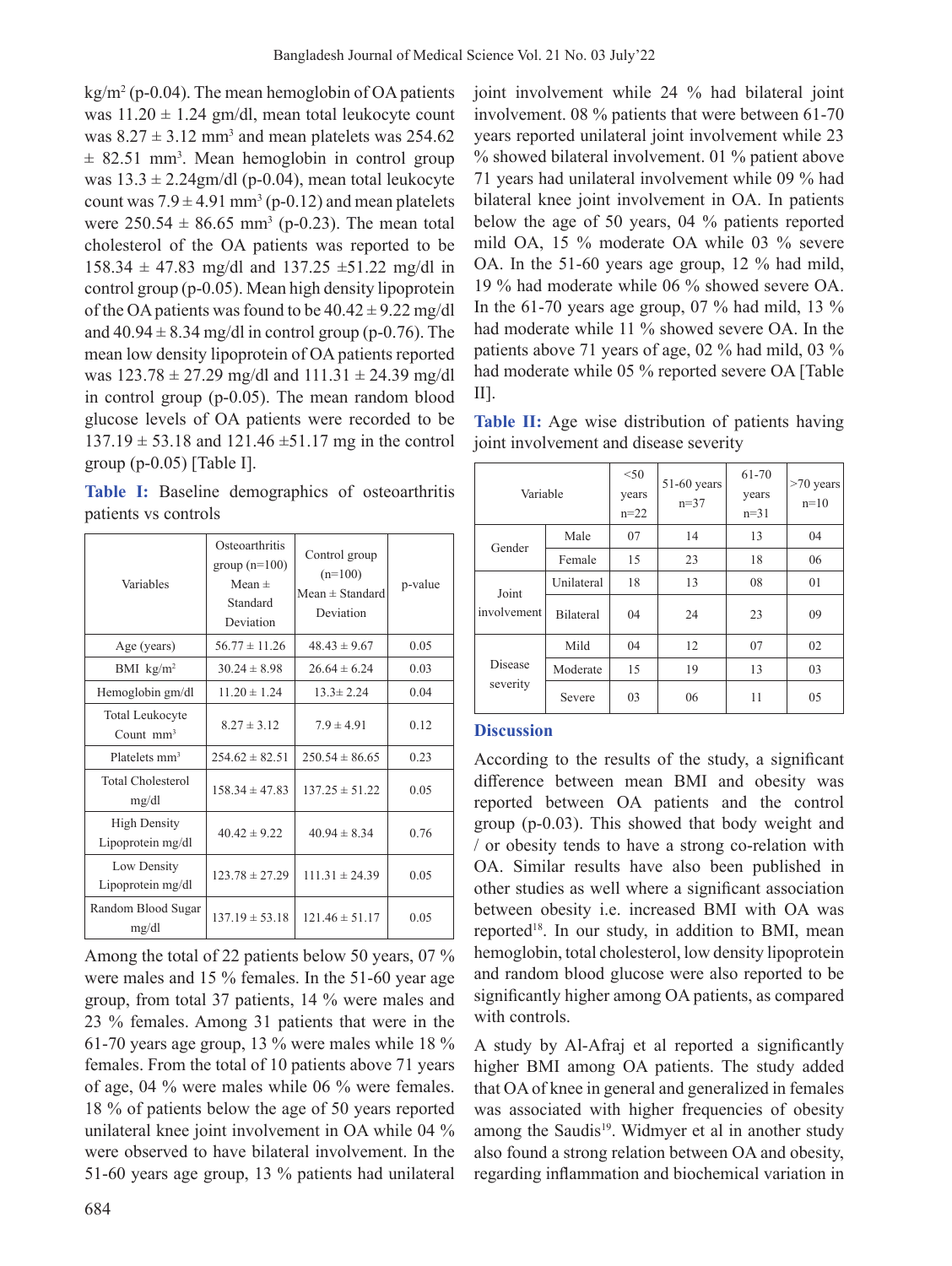the joint and its surroundings lead to pathogenicity of OA20. In yet another study, Martin et al reported that occupational and mechanical stress leads to increasing chances for OA development and through adaptation of healthier, physically more active lifestyle can help to alleviate this problem<sup>21</sup>.

Unilateral joint involvement was observed to be higher among the below 50 years age group in our study. However as the age increased, joint involvement was more frequently reported to be bilateral. Similarly, other studies have also reported the same where in a study, 85.7 % of all OA cases between 40-50 years of age reported unilateral joint involvement while as the age increased to about 71- 80 years, joint involvement progressively increased to both the knees $22$ .

Our study also reported that OA presented in older aged patients since it is regarded as the disease of old age. Though regarded as progressive disorder, our study showed that most patients were between 51 to 70 years of age. Likewise, other studies such as Muraki S et al observed that majority of the women having OA were between 45 to 65 years of age<sup>23</sup>. Similarly, Suri P et al also reported that old age was a major and one of the most vital risk factor for developing and progressing of  $OA^{24}$ . Another study observed that the population above the age of 55 years reported far more cases of OA than compared with younger age groups<sup>25</sup>. Similarly another research reported OA patients being present in older age groups<sup>26</sup>.

Studies have reported that not only increasing age and obesity tend to be a risk factor for OA development or progression but in addition, gender, leisure time activities, family history / genetic predisposition, history of smoking, metabolic syndrome and physical activities also play a part in  $OA^{27}$ . Some researchers have reported that smoking tends to increase risks for developing OA. Nonetheless, the pathogenicity or mechanism behind this increased risk is not yet known. Regarding gender, higher ratios of females with OA have been reported as compared with males. The difference could partly be due to lack of physical activities, social isolation, immobility and prevalence of obesity being higher among females generally. Similar to the findings of our study, Soomro et al in their research in Pakistan reported as high as 92.8 % of OA patients being females and over 50 % belonging to rural areas. The study concluded that majority of the patients lacked knowledge regarding  $OA^{28}$ .

A case report from Bangladesh reported an

uncommon case of gouty arthritis in a 16 year old boy showing that join pain among pediatric age group is common due to overuse and traumatic injuries, however diagnosing arthritis can be diagnostically a challenge since multiple site joint pain, recurrent or persistent can sometimes suggest other diagnoses as well. Therefore it is vital to diagnose arthritis for early management and prompt rehabilitation from debilitation (29). Likewise in a study it was observed that OA patients were found to be in middle between fibromyalgia and somatization in most cases, however there were no significant findings with respect to the psychological symptoms of OA patients after eliminating confounding factors (30).

The main factor causing limitations in the study were limited sample size being selected from a single secondary care center where usually patients presented with mild to moderate OA. Thus the bias for determining results of more severe cases was compromised. In addition, the study was not immune from selection, observer and re-call bias. The study was also not designed to determine any temporal relationship or biological plausibility. A single centered study with limited sample size would be better if more multi-centered studies with larger sample size are carried out to be able to generalize the results to other centers as well. Due to lack of resources, this study could not do so.

### **Conclusion**

According to the results of the study age, obesity, hemoglobin, total cholesterol, low density lipoprotein and blood glucose was found to be substantially higher among OA patients when compared with that of controls. In addition, females and older age group patients with bilateral joint involvement were reportedly more frequently with OA.

### **Source of funding: None**

### **Conflict of interest: None declared**

### **Author Contribution:**

Dr. Hafiz Qazi Muhammad Amir: Study design, editing and approval of final draft

Dr. ZohraJabeen :Idea owner of study, editing and approval of final draft

Dr. Sulhera Khan: Writing, editing final draft

Dr. Sarwat Sultana: Idea owner of study, study design

Marium Khan: Study design, editing final draft

Dr. Anas Bin Tariq: Data gathering, writing and submitting manuscript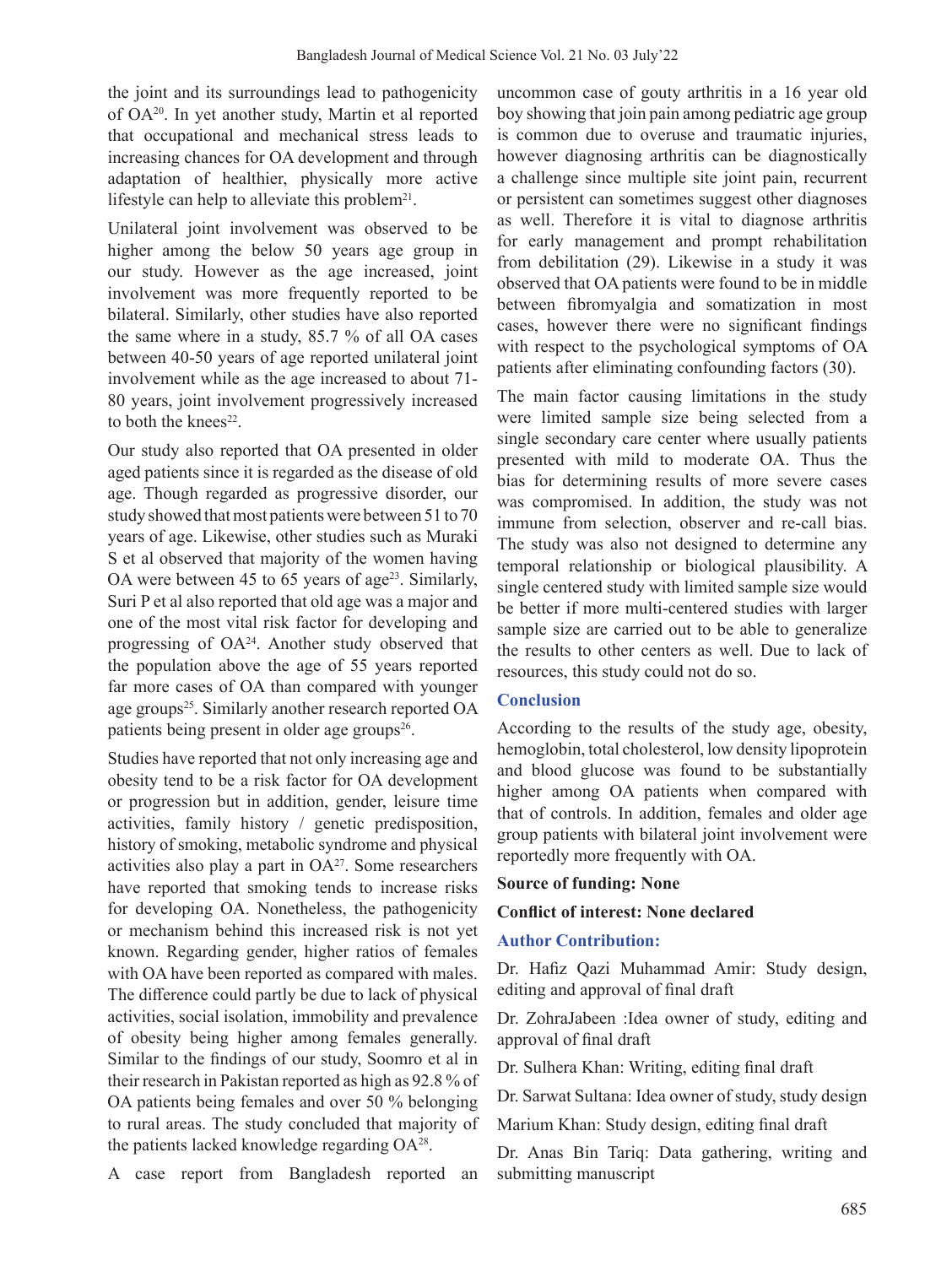

Figure I: Age distribution of patients with knee osteoarthriti

#### **References**

- 1. Sinusas K. Osteoarthritis: diagnosis and treatment. American family physician. 2012 Jan 1;85(1):49-56.
- 2. Glyn-Jones S, Palmer AJ, Agricola R, Price AJ, Vincent TL, Weinans H, et al. Osteoarthritis. The Lancet. 2015 Jul 25;386(9991):376-87.
- 3. Patil PS, Dixit UR, Shettar CM. Risk factors of Osteoarthritis knee-A Cross-sectional Study. IOSR-JDMS. Nov-Dec. 2012;2(5):08-10.
- 4. Blagojevic M, Jinks C, Jeffery A, Jordan 1. Risk factors for onset of osteoarthritis of the knee in older adults: a systematic review and meta-analysis. Osteoarthritis and

cartilage. 2010 Jan 1;18(1):24-33.

- 5. Heidari B. Knee osteoarthritis prevalence, risk factors, pathogenesis and features: Part I. Caspian journal of internal medicine. 2011;2(2):205-12.
- 6. Lester G. The osteoarthritis initiative: a NIH public– private partnership. HSS journal. 2012 Feb 1;8(1):62-3.
- 7. Bliddal H, Leeds AR, Christensen R. Osteoarthritis, obesity and weight loss: evidence, hypotheses and horizons–a scoping review. Obesity reviews. 2014 Jul;15(7):578-86.
- 8. Runhaar J, van Middelkoop M, Reijman M, Willemsen S, Oei EH, Vroegindeweij D, et al. Prevention of knee